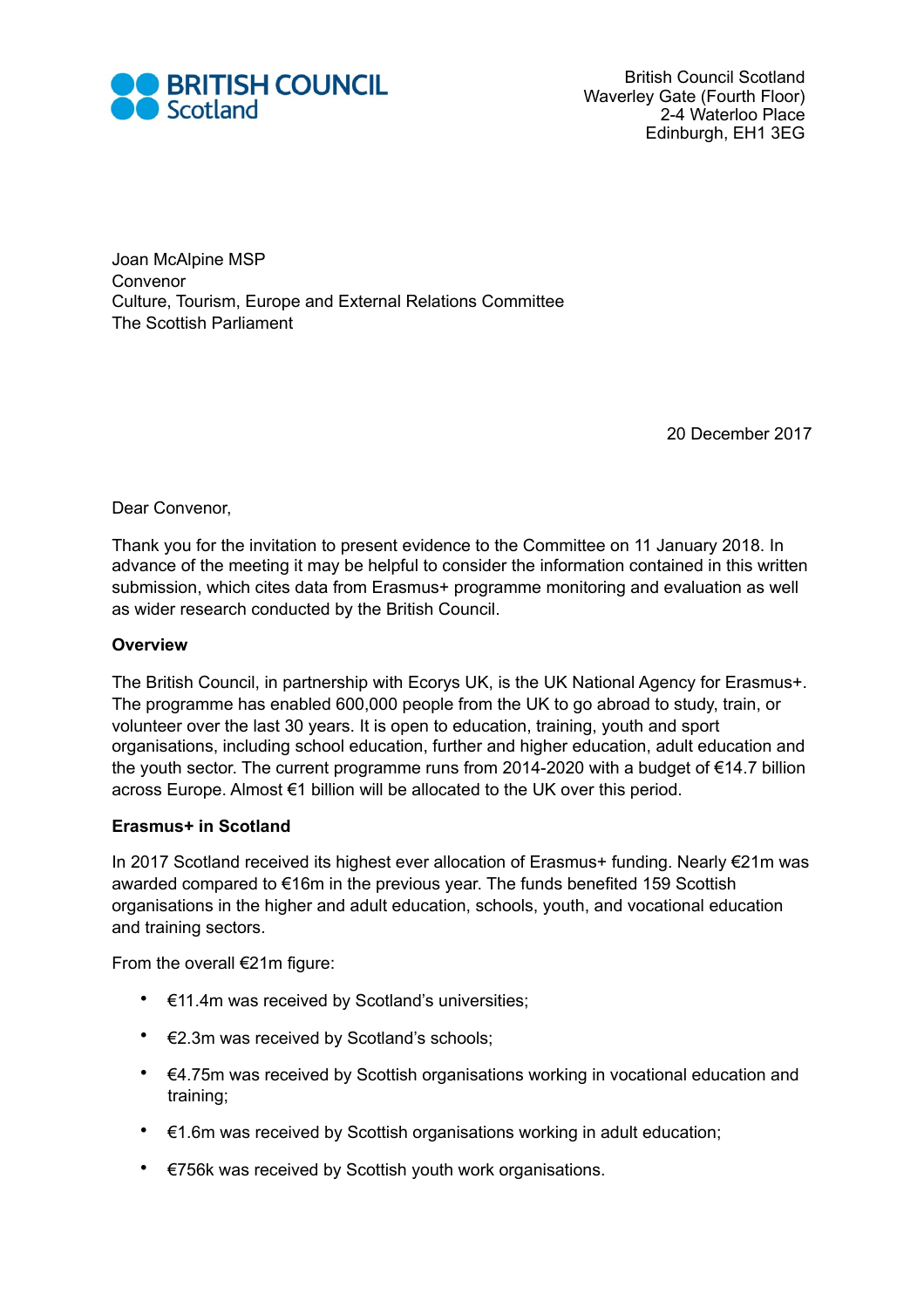Taking these figures into account, at the halfway stage of the current Erasmus+ programme, Scotland has benefitted from €60m of funding across 700 individual projects since 2014.

Erasmus+ funding has enabled Scottish organisations to participate in projects which reach beyond Europe. In 2016, the number of Scottish higher education students and staff exchanging with wider international counterparts doubled to 544. This is largely due to institutions such as the University of Glasgow receiving more than €1m for exchanges with universities in Brazil, Chile, China, India, Kazakhstan, Malawi, Malaysia, Mexico, Palestine, South Africa and Thailand. The University of Edinburgh has also been one of the UK's biggest senders and receivers of students and staff through Erasmus+.

In addition, the number of young people and students from Scotland, as well as staff in education, training and youth work who benefited from Erasmus+ rose from 4,975 in 2015 to 6,190 in 2016.

## **The value of Erasmus+**

Erasmus+ leads to better job prospects and lower unemployment for participants:

- Young people who study or train abroad are twice as likely to find employment quickly.
- 75% of students that take part in Erasmus+ receive a first or upper second-class degree, compared to 60% of those who did not study or train abroad.
- Students who did an Erasmus placement are 50% less likely to experience long-term unemployment, and participants in vocational education and training have a higher employment rate (81% vs 68%) three years after the end of their stay abroad.
- Five to ten years after graduation, significantly more Erasmus alumni (64%) than non-mobile alumni (55%) hold a management position.
- Young people who participate in international opportunities return with increased foreign language and intercultural skills; and are more involved in research, development, and innovation upon their return, giving them greater impact in the workplace, and benefitting the economy.

Erasmus + raises standards in education and training:

- Each year over 2,200 UK university staff, 1,600 school staff, 500 vocational education staff and 300 adult education staff benefit from professional development abroad.
- Erasmus+ provides over € 3 million funding to UK universities each year for structured co-operation with universities in other European countries, working on projects related to the modernisation of higher education. Projects are wide-ranging, with an emphasis on areas such as teaching methods, the use of ICT, multilingualism and curriculum development.
- Erasmus+ encourages cooperation between sectors, and UK universities cooperate actively with colleges of further education and schools.
- These opportunities are of great importance as a means of facilitating the exchange of good practice in teaching methods, and of providing a new stimulus to staff in their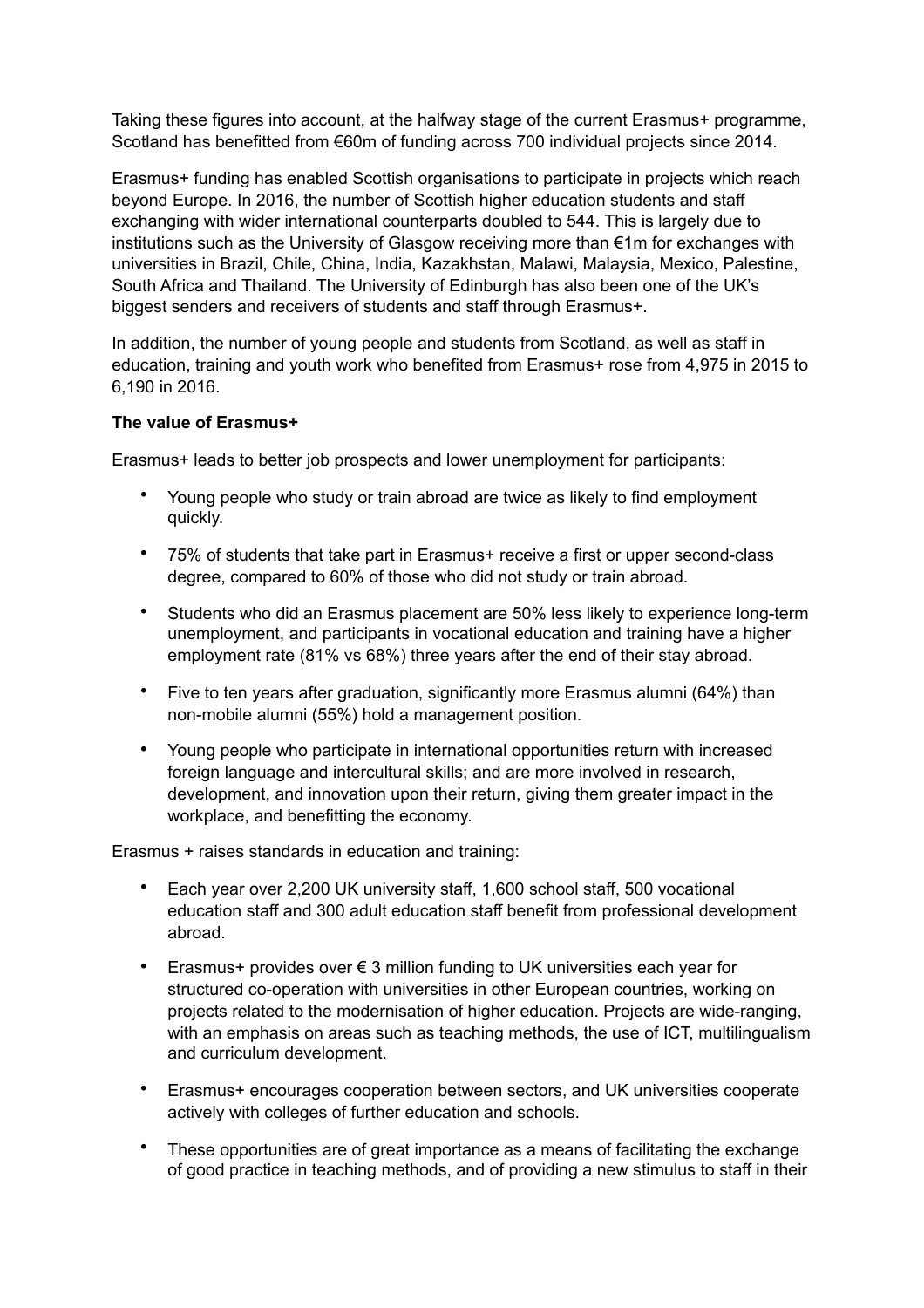work. They also reinforce academic networks and other forms of institutional cooperation.

Erasmus+ supports social mobility and opportunities for all:

- 55% of UK young people awarded funding for volunteering or youth exchanges and 30% of UK vocational learners awarded funding for training abroad in 2014-15 were from disadvantaged backgrounds or had additional needs.
- The programme enables youth organisations to work together to share best practice and improve services for young people.

Erasmus+ contributes to UK economic growth and prosperity:

- In the UK, 91% of employees interact with colleagues from other countries, whilst 65% interact with international clients.
- 70% of UK employers believe intercultural skills to be 'very important' but only 16% of UK employers were happy that formal education alone met their intercultural skills needs.
- Erasmus+ provides international opportunities for young people from the UK to develop skills that are vital to the UK's success in the global market, such as communication, critical thinking and problem-solving.

Erasmus+ contributes to UK soft power and builds trust:

- By studying or working in the UK, participants coming from overseas learn about the UK and build relationships that last long after they return home.
- Participation in cultural activities such as educational exchanges is associated with an increase in trust. In a study of 10 strategically important countries, the average level of trust in the UK was 16 percentage points higher amongst those who had participated in cultural activities than amongst those who had not.
- Increased levels of trust are associated with an increased interest in doing business with the UK, visiting the UK as a tourist and studying in the UK.
- In 2015, 55 current world leaders, representing one in four countries globally, have been educated in the UK, giving the UK a long term boost to its global influence.

## **Current status of Erasmus+ in the UK**

The UK continues to be a full member of the EU until the point it leaves, as stated in the Prime Minister's letter triggering Article 50. The Prime Minister further stated on 14 December 2017 that the UK will continue to take part in Erasmus+ until 2020.

The European Commission has confirmed that during negotiations under Article 50 EU treaties and law continue to apply to the UK. The UK Government has confirmed that it will underwrite UK grant agreements for Erasmus+ signed while the UK is still a Member State, even if payments continue beyond the point of the UK's exit date. This means that UK organisations can prepare for participation as usual in the 2018 Erasmus+ application deadlines.